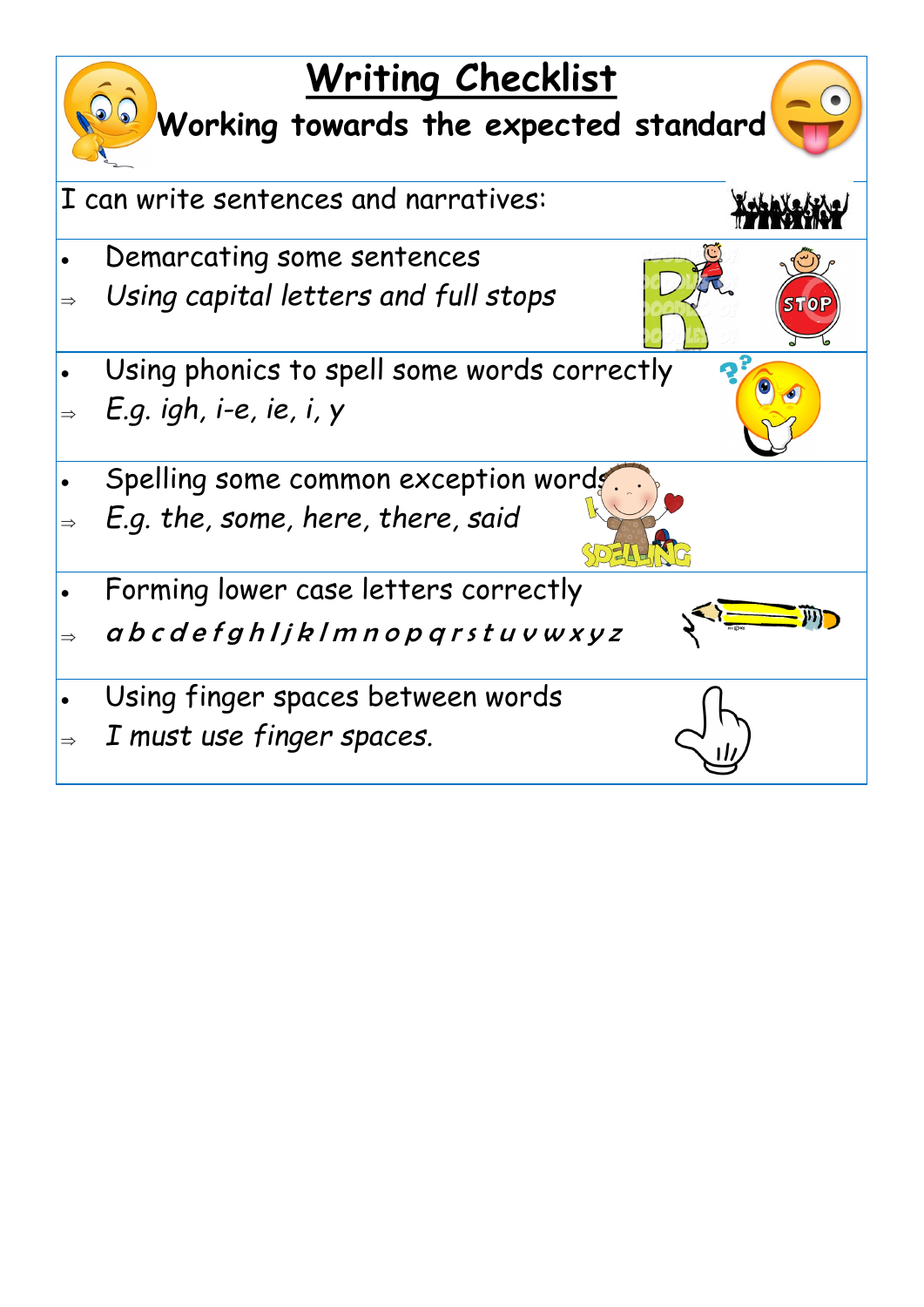## **Common Exception Words**

the, a, do, to, today, of, said, says, are, were, was, is, his, has, I, you, your, they, be, he, me, she, we, no, go, so, by, my, here, there, where, love, come, some, one, once, ask, friend, school, put, push, pull, full, house, our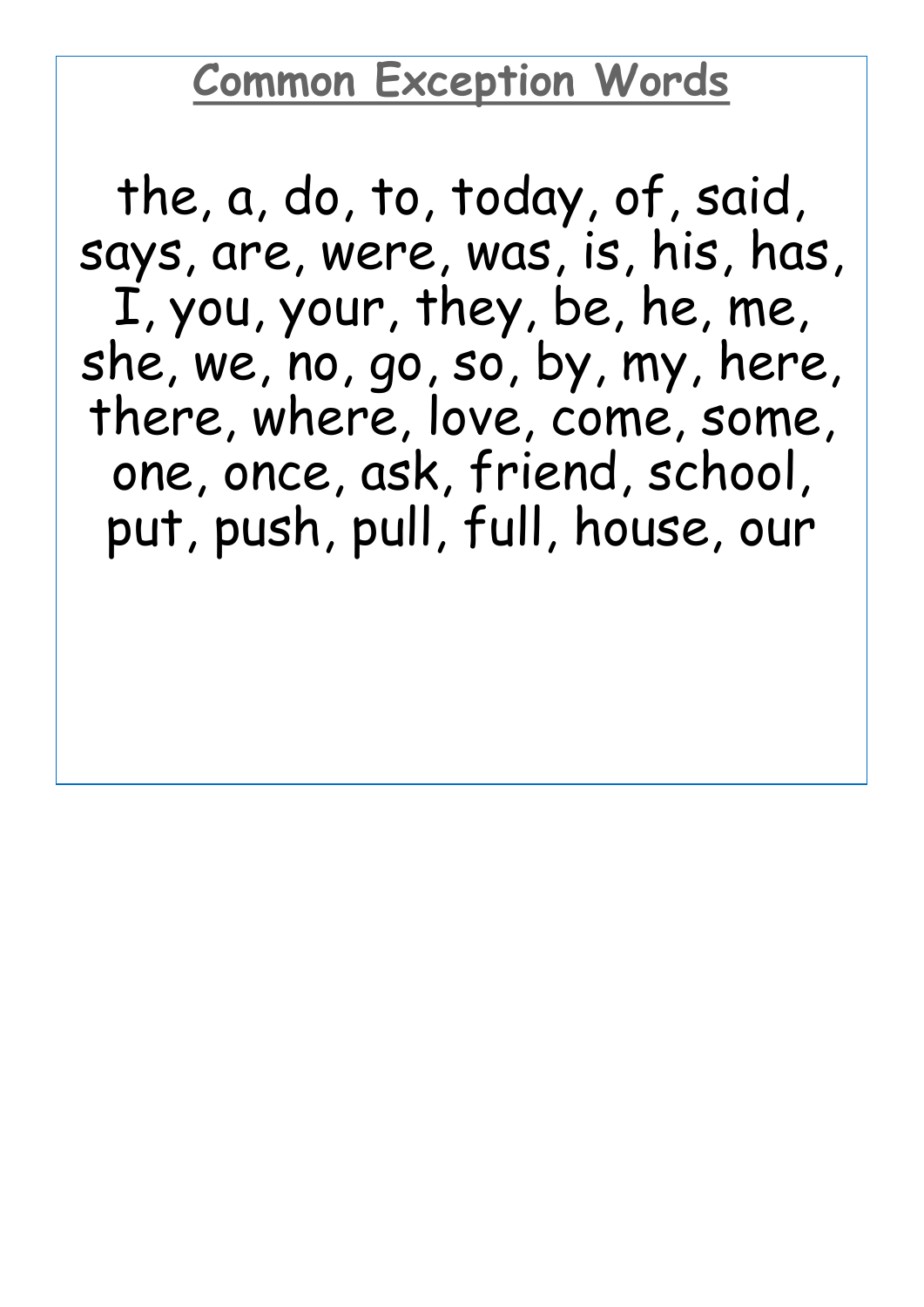## **Writing Checklist**

## **Working at the expected standard**